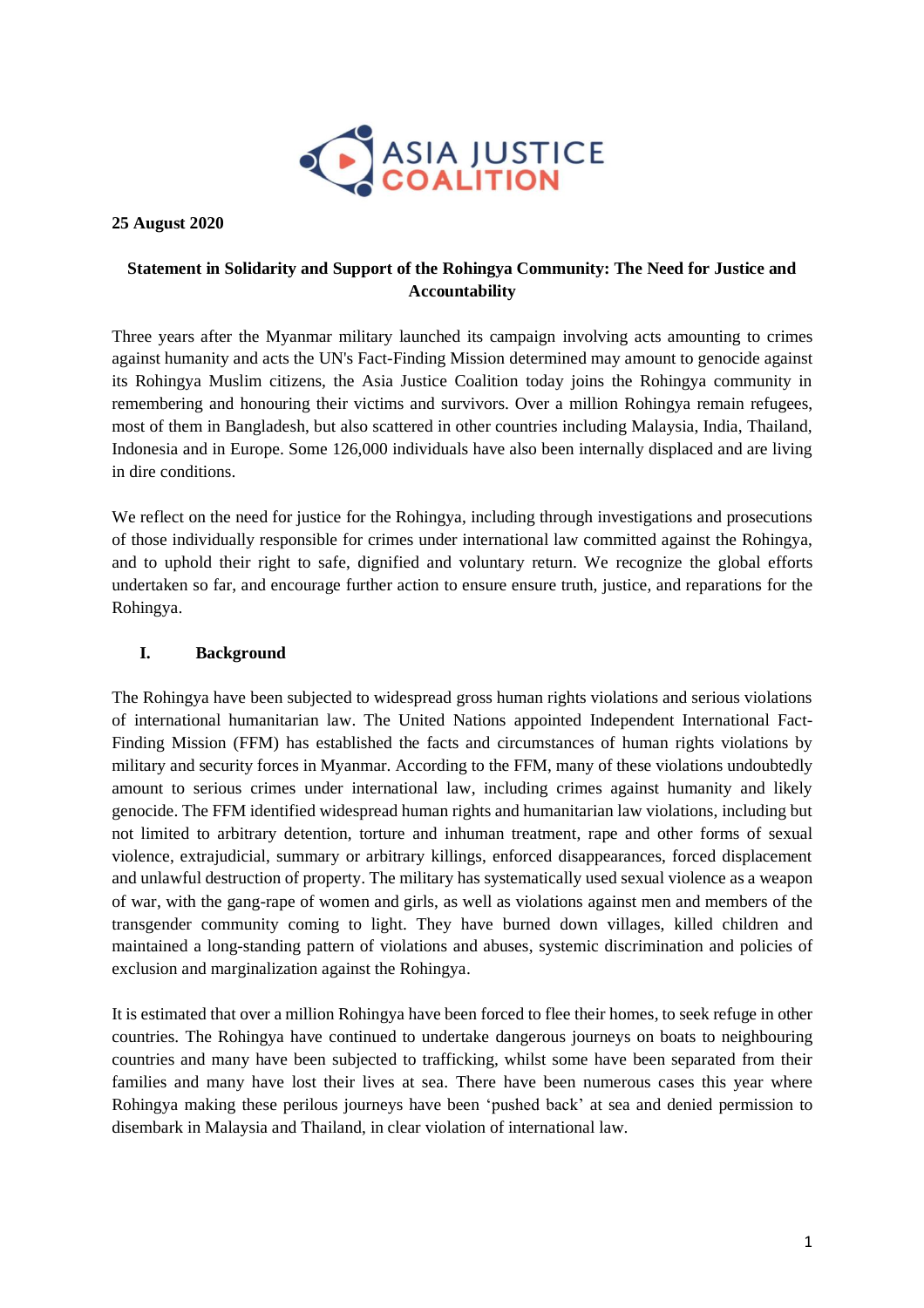Justice for the Rohingya has been denied in Myanmar. The Myanmar government has claimed that those who have perpetrated these heinous crimes against the Rohingya will be held accountable through criminal prosecution. However, there has been near total impunity for those responsible. In the rare instance of the prosecution and sentencing of seven soldiers for killing ten Rohingya men and boys in Inn Din village, those convicted were pardoned after serving less than a year of their ten-year sentence, which was handed down following closed proceedings in a military tribunal, inconsistent with international law and standards. This directly contradicts the Myanmar government's claims that it will meet its obligations to bring those individually responsible for crimes under international law to justice.

There is a culture of impunity for perpetrators of gross human rights violations. The courts-martial process in Myanmar is an example of the government's standard position of 'defend, deny and dismiss' with many perpetrators walking free, without facing criminal prosecution. The Myanmar justice system and the Myanmar National Human Rights Commission (MNHRC) are currently unable and unwilling to pursue accountability for gross human rights violations. Similarly, the Independent Commission of Enquiry established in 2018 has been compromised from the outset. The justice system therefore requires wide ranging reform – including through amendments to the constitution – to guarantee its independence and impartiality, so it can effectively promote and protect human rights in Myanmar. The enormity of this task, and the lack of political will to see it through, cement consensus that justice can only be achieved through international justice processes.

## **II. International Justice Initiatives**

The past year has seen progress towards justice for the Rohingya. There have been significant developments at the International Criminal Court (ICC), the International Court of Justice (ICJ), as well as the commencement of work of the Independent Investigative Mechanism for Myanmar (IIMM).

At the ICC, following authorization by Pre-Trial Chamber III, the Prosecutor has opened an investigation into crimes related to the forced deportation of Rohingya from Rakhine State in Myanmar, (which is not party to the Rome Statute of the ICC), across the border into Bangladesh, which has ratified the Rome Statute.

In November 2019, the Republic of The Gambia filed a case before the International Court of Justice alleging that Myanmar's atrocities against the Rohingya violate the Convention on the Prevention and Punishment of the Crime of Genocide (Genocide Convention). On 23 January 2020, the ICJ in a unanimous decision, issued an order granting the indication of provisional measures. The Court ordered immediate measures to be taken by Myanmar, including that the State take all measures to prevent and ensure that the Myanmar military, as well as any irregular armed units desist from any acts that could form elements of the crime of genocide, or that could violate its obligations under the Genocide **Convention** 

The Independent Investigative Mechanism for Myanmar has also commenced its work, which is to "collect, consolidate, preserve and analyse evidence of the most serious international crimes and violations of international law committed in Myanmar since 2011". The IIMM continues the work of the FFM, feeding into international justice efforts such as criminal investigations and prosecutions.

The success of these international justice initiatives is dependent on the mechanisms having the capacity to undertake their work, as well as the political support and cooperation of States, intergovernmental organizations, civil society organizations and other stakeholders in Myanmar and globally.